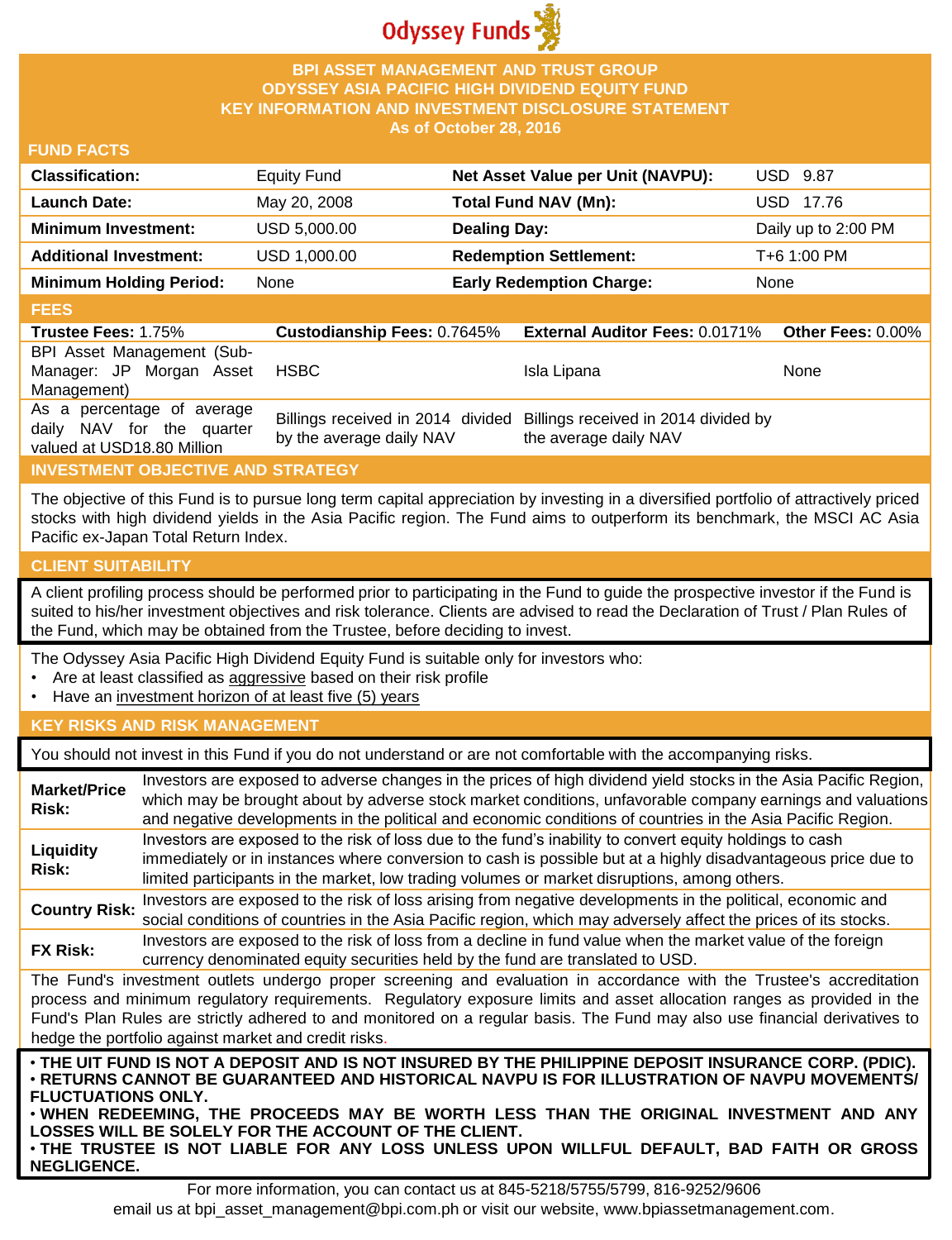# **FUND PERFORMANCE AND STATISTICS AS OF OCTOBER 28, 2016**

(Purely for reference purposes and is not a guarantee of future results)



**NAVPU over the past 12 months** Highest 10.35 Lowest 8.13 **STATISTICS** Portfolio Beta 6.94 Volatility, Past 1 Year (%) <sup>2</sup> 15.93 Sharpe Ratio<sup>3</sup> 0.22 Information Ratio<sup>4</sup> -0.25 Current Number of Holdings 73

\* Benchmark is MSCI AC Asia Pacific ex-Japan Total Return Index

| <b>CUMULATIVE PERFORMANCE (%) 1</b>    |            |         |         |             |         |                   |
|----------------------------------------|------------|---------|---------|-------------|---------|-------------------|
|                                        | 1 mo       | 3 mos   | 6 mos   | <b>1 YR</b> | 3 YRS   | S.I. <sup>5</sup> |
| Fund                                   | $-2.95$    | $-1.10$ | 2.07    | 3.68        | $-2.95$ | $-1.30$           |
| <b>Benchmark</b>                       | $-1.76$    | 2.07    | 8.33    | 7.86        | 0.44    | 14.02             |
| <b>ANNUALIZED PERFORMANCE (%) 1</b>    |            |         |         |             |         |                   |
|                                        | 1 YR       | 2 YRS   | 3 YRS   | 4 YRS       | 5 YRS   | S.I. <sup>5</sup> |
| Fund                                   | 3.68       | $-3.00$ | $-0.99$ | 0.75        | 1.42    | $-0.15$           |
| <b>Benchmark</b>                       | 7.86       | $-1.72$ | 0.15    | 2.90        | 3.39    | 1.57              |
| <b>CALENDAR YEAR PERFORMANCE (%) 1</b> |            |         |         |             |         |                   |
|                                        | <b>YTD</b> | 2015    | 2014    | 2013        | 2012    | 2011              |
| Fund                                   | 6.47       | $-9.91$ | 7.08    | $-5.41$     | 21.10   | $-18.24$          |
| <b>Benchmark</b>                       | 10.23      | $-9.47$ | 3.71    | 2.65        | 22.75   | $-15.59$          |

#### <sup>1</sup>Returns are net of fees.

<sup>2</sup>Measures the degree to which the Fund fluctuates vis-à-vis its average return over a period of time. <sup>3</sup>Used to characterize how well the return of a Fund

compensates the investor for the level of risk taken. The higher the number, the better.

<sup>4</sup>Measures reward-to-risk efficiency of the portfolio relative to the benchmark. The higher the number, the higher the reward per unit of risk.

<sup>5</sup>Since inception.

6 Includes accrued income, investment securities purchased, accrued expenses, etc.

\*Declaration of Trust is available upon request through branch of account.

| <b>PORTFOLIO COMPOSITION</b>                        |               |
|-----------------------------------------------------|---------------|
| <b>Allocation</b>                                   | % of Fund     |
| Equities                                            | 97.53         |
| Cash                                                | 2.58          |
| Time deposits and money market                      | 0.00          |
| Other receivables - net of liabilities <sup>6</sup> | $-0.11$       |
| <b>Top Five Sector Holdings</b>                     | % of Equities |
| Financials                                          | 34.72         |
| Industrials                                         | 11.35         |
| Utilities                                           | 10.32         |
| Energy                                              | 7.18          |
| <b>Information Technology</b>                       | 7.08          |
| <b>Top Five Country Weightings</b>                  | % of Equities |
| Australia                                           | 27.10         |
| China                                               | 16.51         |
| Korea                                               | 15.75         |
| Hong Kong                                           | 11.90         |
| Thailand                                            | 10.09         |

## **TOP TEN HOLDINGS**

| Name                                  | % of Equities |
|---------------------------------------|---------------|
| Korea Electric Power                  | 5.17          |
| HSBC Holdings                         | 4.65          |
| Bangkok Bank Public Company           | 4.24          |
| China Mobile                          | 4.19          |
| <b>CK Hutchison Holdings</b>          | 4.17          |
| LG Uplus                              | 3.97          |
| Taiwan Semiconductor<br>Manufacturing | 2.86          |
| Yuanta Financial Holdings             | 2.81          |
| AMP                                   | 2.74          |
| QBE Insurance Group                   | 2.66          |
|                                       |               |

## **RELATED PARTY TRANSACTIONS\***

The Fund has no investments and trade transactions with Bank of the Philippine Islands, its subsidiaries and related parties.

\* Related party in accordance with BPI's internal policy.